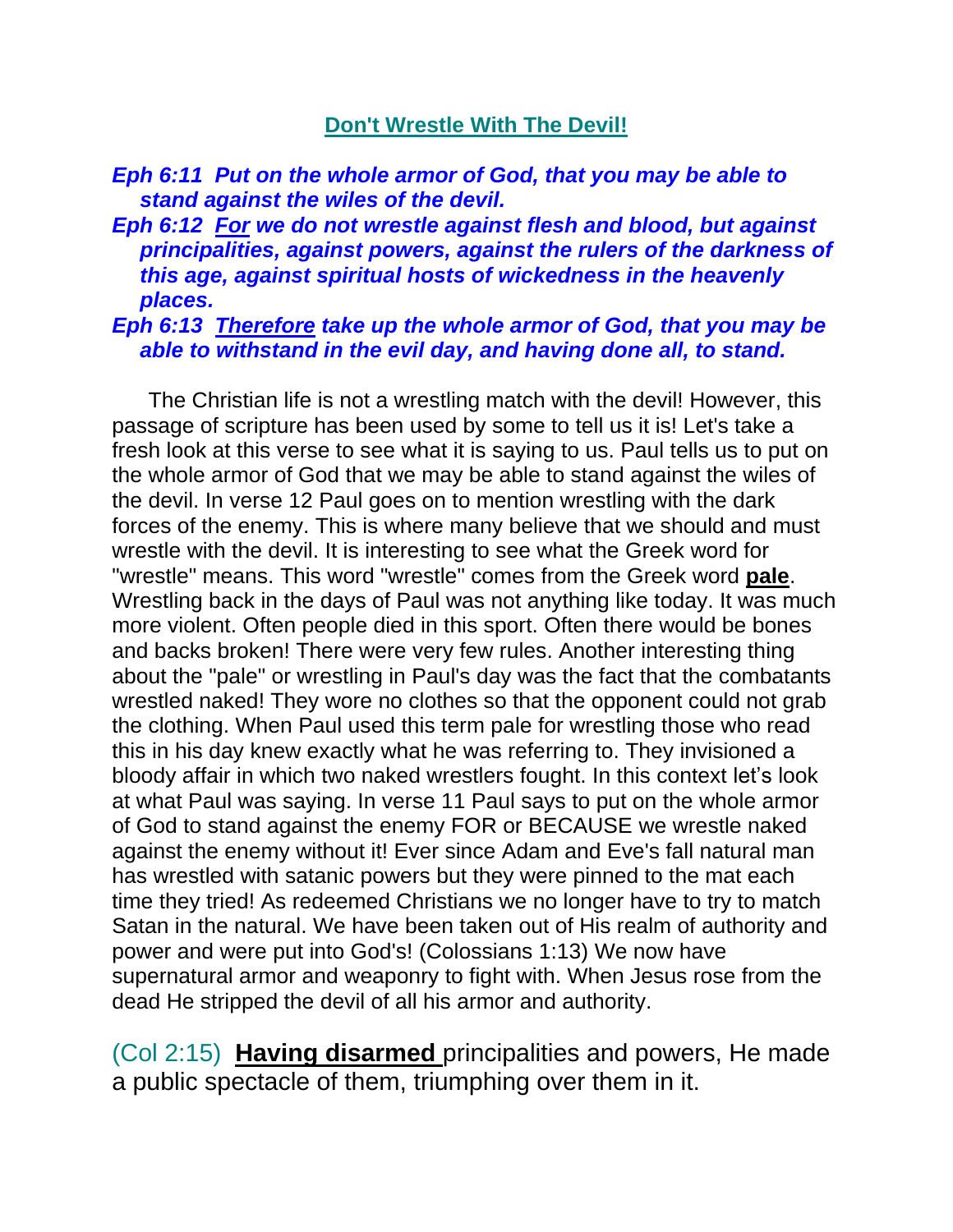Satan is naked! However, even in this state natural man is no match for this fallen angel. However, Satan is no match for the Lord Jesus Christ! He is no match against the truth of Christ. He is no match for God's righteousness. He is no match for God's peace. He is no match for God's salvation. He is no match for God's faith. He is no match for God's spoken rhema Word. Satan is no match for Jesus! When Jesus lived on the Earth He overcame Satan by the armor of God!

Isa 11:5 And righteousness shall be the girdle of His loins, and **trustworthiness (truth) the girdle of His waist.** 

Isa 59:17 For **He put on righteousness as a breastplate**, And a **helmet of salvation on His head;** He put on the garments of vengeance for clothing, And was clad with zeal as a cloak.

 These verses are Messianic prophecies concerning Jesus! Jesus wore armor while he was on the earth and whipped the devil at every turn! On the cross Jesus took off His armor and allowed the devil to pin him and by outward appearance to defeat him. However, when Jesus rose from the dead He rose victorious and stripped the devil of all his armor and authority. (Col. 2:15) When Jesus rose from the dead He left His armor here for us that He used to defeat the enemy with! He no longer needed it! We now can wear this armor! In actuality the armor of God is Jesus Christ Himself! He is the Truth. (John 14:6) He is our righteousness. (Jer. 33:16) He is our peace. (Eph 2:14) He is our hope of salvation. (1 Tim. 1:1) He is the author of our faith. (Hebrews 12:2) He is the Word of God which speaks to us. (John 1:1, Rev. 19:13) We are to put on the Lord Jesus Christ. (Romans 13:14)

 Let's go back to Ephesians 6. Paul told us in verse 11 to put the armor of God on FOR or BECAUSE in vs. 12 that without it we are naked and can only wrestle with the devil and his cohorts. Paul continues his thought in verse 13

(Eph 6:13) **Therefore** take up the whole armor of God, that you may be able to withstand in the evil day, and having done all, to stand.

 Verse 13 starts with "therefore". When we see the word therefore we need to see why it is there for! It is a connective word to the thought of the previous verse. Paul says "therefore" take up the whole armor of God. Why therefore? It is because in the natural we are naked and can only wrestle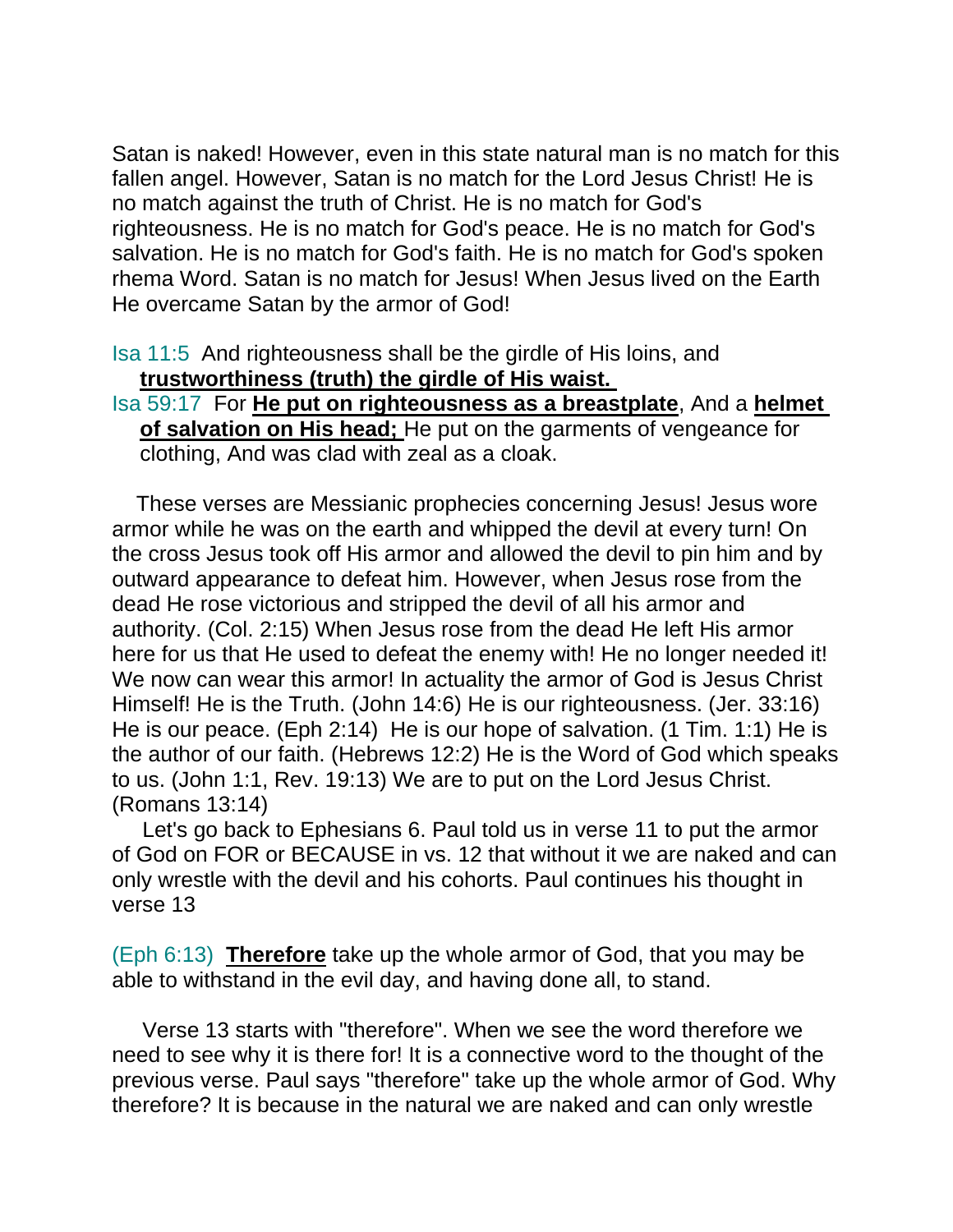with the devil. However we have armor now to fight with. Who do you think would win? A naked wrestler or a armed soldier? There is no contest! Just one whap on the head of the wrestler with the sword, the wrestler would go down! Satan has been stripped naked brothers and sisters and we now can stand victorious against him in Christ's armor!

 I want you to see that we are to **stand** against the enemy, **not charge him or try to defeat him**! Satan is a defeated foe. He has no arms or legs left! Jesus deFEETed Him and disARMed Him! We have been given the victory over Satan! However, Satan will challenge our authority! **He will try to deceive you into thinking you need to fight to get a victory.** We are not the sick trying to get healed, we are the healed that Satan is trying to make sick! We are not the poor trying to get properous, we are the prosperous who Satan is trying to make poor! We are not the unrighteous trying to get righteous, we are the righteous ones Satan is trying to tempt into sin! We stand on victory ground! Stand on that ground in His armor. Armor is for the outside of us. We are to live truthful lives. We are to live righteously. We are to live in peace. We are to live with a confident expectation of God's salvation and deliverance in every situation. We are to walk in faith. We are to act upon God's rhema word. These are offensive against Satan. However, before we can outwardly live this all out we must first put on this armor in our beliefs and thought life. We must dwell upon the truth of the Word of God. We must dwell on that we are righteous in Christ and confess it daily. We are just as we ought to be in God's sight because of the blood and sacrifice of Christ. We are just as we ought to be because of the new birth! We need to dwell on the fact we have peace with God through Jesus' blood. We need to always have confidence that God is delivering us in each situation. We need to spend time in the Word of God that our faith will be strong. We need to spend time before the throne to hear His spoken word to our hearts in which will become a sword in our mouths. (Eph 6:17)

 If we trust in ourselves and live according to the flesh then Satan will pin us to the mat with his foot on our throats! But, if you arm yourself with God's truth, righteousness, peace, salvation, faith, and the spoken Word of God then we will keep Satan just where Jesus left him. **UNDER YOUR FEET!** If we try to relate to God on the basis of our performance then we are wrestling with the devil. If we relate to God based upon the performance and sacrifice of Christ for us and His righteousness given freely to us then we will stand as a victorious soldier! Are you a wrestler or a soldier of Christ? Christ has no wrestling team! He has an army! Stand up as a soldier and put on the Lord Jesus Christ! Don't wrestle around with the